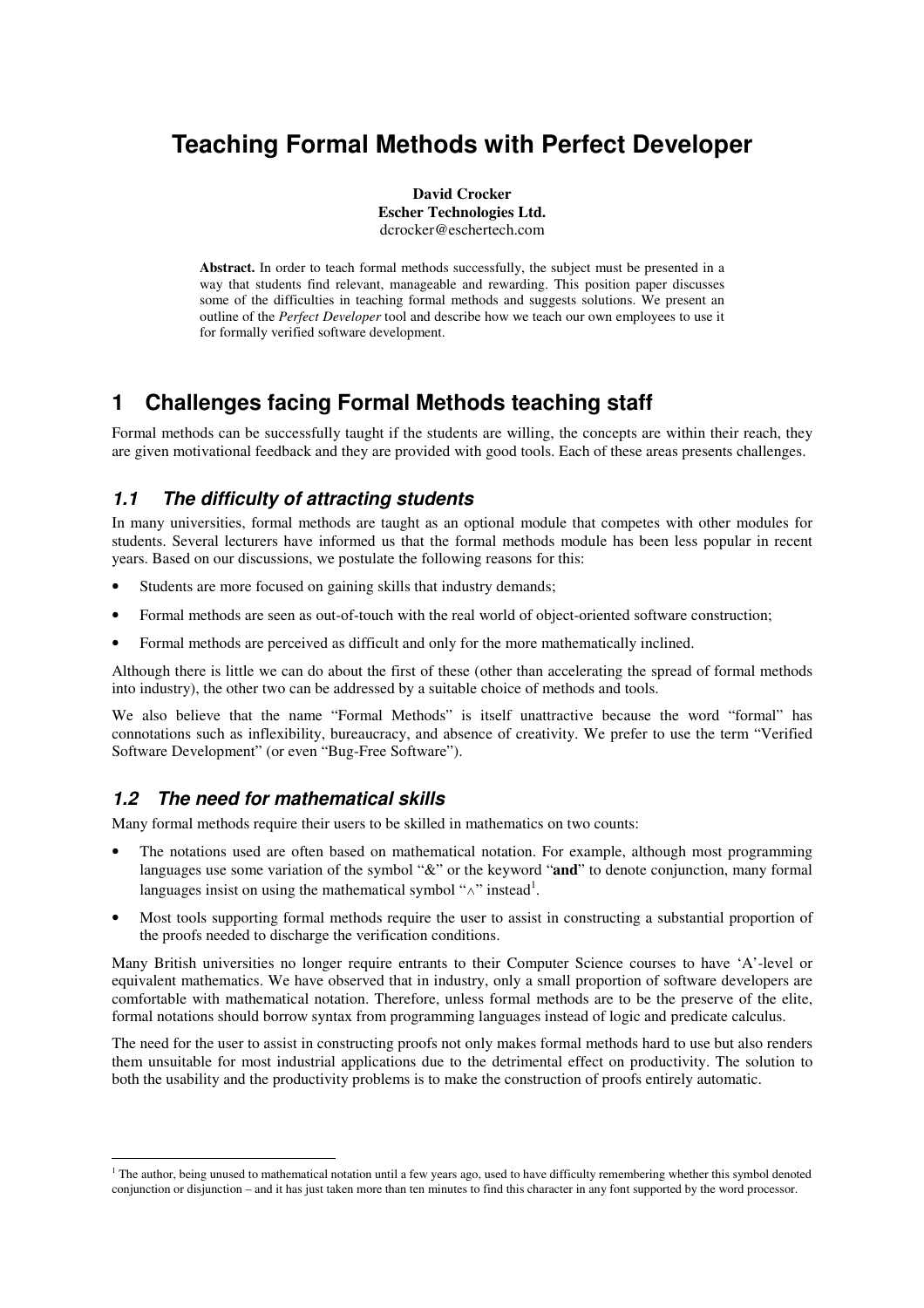#### *1.3 Motivation*

Students and software developers need to be provided with positive feedback at regular intervals to motivate them to continue working hard. One of the best forms of positive feedback is the satisfaction of seeing a completed program or subsystem running correctly. The satisfaction provided by completing a specification is tiny in comparison (although some satisfaction may be gained by successfully animating a specification). Formal methods fail to provide sufficient feedback on two counts:

- Many formal methods stop with the development of a specification;
- Where a formal method does go right through to code (or a course includes manual implementation of formal specifications), it is likely that the running program is produced after a very long time, or that it is a trivially small. In contrast, if software is developed without using formal methods, techniques such as Extreme Programming can be employed, which provides a running program very quickly (albeit with little functionality) and regular increments to the functionality thereafter.

The motivational benefits of Extreme Programming can be realised in a formal context by introducing the paradigm of Extreme Specification<sup>2</sup>, in which the functionality of a specification is incrementally improved. Positive feedback may be provided at each stage by way of formal verification, animation, or (preferably) generation of a program from the specification. The latter requires a tool that provides for automated refinement of specifications to ready-to-compile code.

#### *1.4 Tool support*

Recent years have seen huge advances in the software tools supporting mainstream programming languages and methods. Good tools allow the user to capture his/her ideas rapidly, process them according to the semantics of the language concerned, and provide diagnostics that help the user to pinpoint problems quickly. Tools supporting formal methods should ideally be as slick and helpful as the best integrated development environments, rather than appearing to be remnants of yesterday's technology.

# **2 Overview of** *Perfect Developer*

*Perfect Developer* (which started life as the *Escher Tool*) facilitates the process of writing specifications, verifying them, refining them to code within the same notation, verifying the refinements, and translating them automatically to ready-to-compile code in a standard programming language. This is also the process supported by the B-method [1]. However, *Perfect Developer* is based on the concept of classes familiar to object-oriented software developers rather than on an abstract machine paradigm, and focuses more heavily on automating proof and refinement.

The product was created with the aim of making formally verified software development affordable in industry at large. Its design goals included:

- It must be easy for the majority of software developers learn and use it;
- It must deliver high productivity:
- It must use the object-oriented paradigm that has become standard in most of the software development industry;
- It must be interoperable with modern programming languages and tools.

To meet these goals, we designed an object-oriented language for software specification and refinement [2]. Although the language has the power of first-order predicate calculus (and a few higher-order facilities), it is based on programming language syntax rather than mathematical symbols. It supports single inheritance with single dynamic dispatch.

Verification conditions are generated and proofs are constructed by a non-interactive theorem prover. This design decision was taken because productivity is severely degraded if even a small proportion of proofs require manual assistance. For this approach to be viable, the prover must be successful on almost all the verification conditions that correspond to true theorems; in practice it achieves a success rate of around 98% in commercial applications. The proofs can be output in a choice of human-readable formats.

<sup>&</sup>lt;sup>2</sup> This name was suggested by Helen Treharne of Royal Holloway University.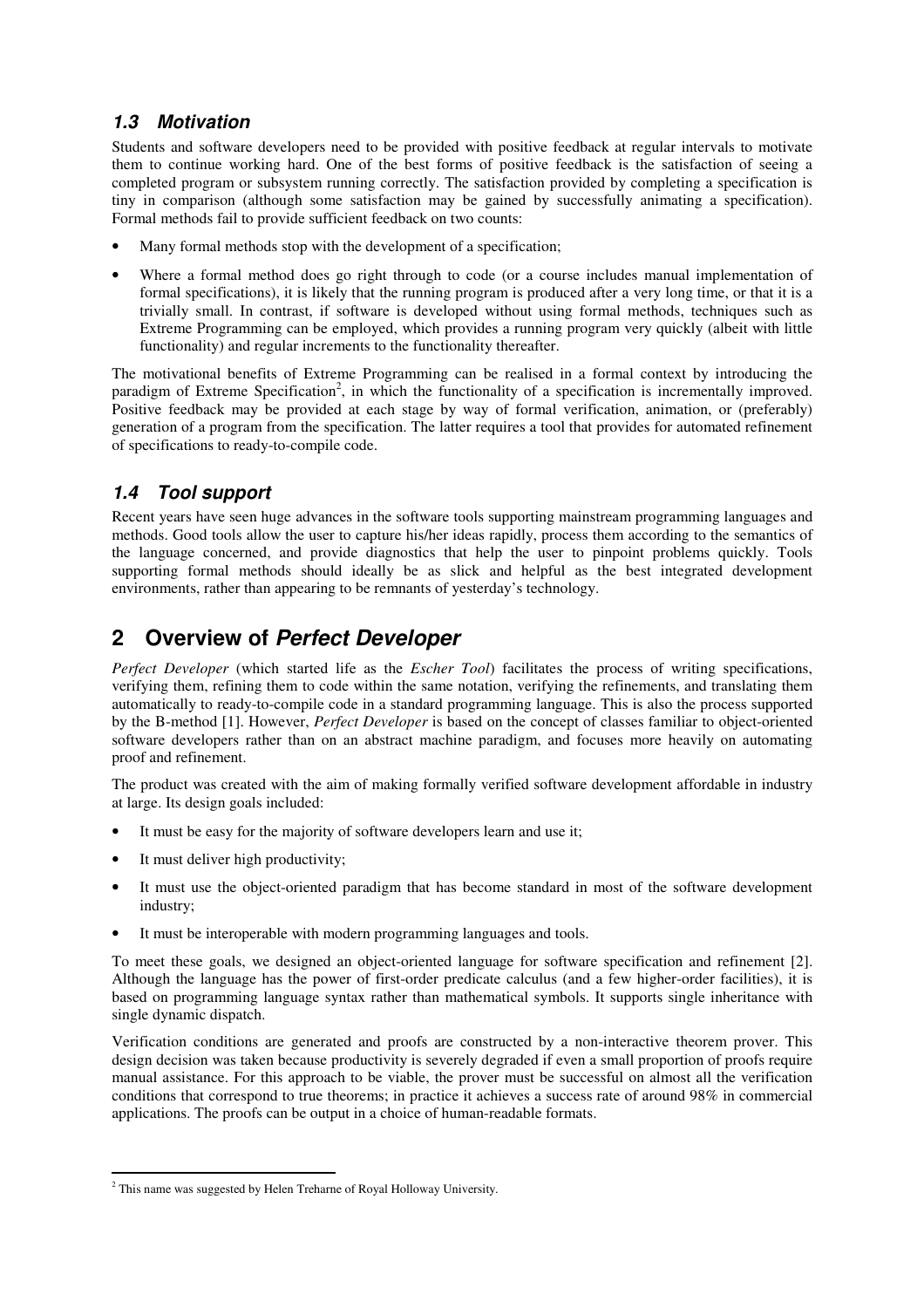As well as allowing manual refinement to be expressed in the language, the tool will attempt to refine specifications automatically. Either way, the system then refines them further using an internal notation that extends the visible language with lower-level concepts that parallel programming language features. From this notation they are translated directly to the target programming language (Java and C++ are currently supported). Hence we achieve a fast turnaround from specifications to ready-to-compile code, allowing for fast prototyping and the use of agile software development approaches such as Extreme Specification.

In recent years the Unified Modeling Language (UML) has become the dominant notation for graphically depicting the structure of object-oriented software systems. We therefore provide a mechanism to generate skeleton specifications from models exported by most UML tools.

*Perfect Developer* requires as its host a fast PC running a recent version of either Windows or Linux. More information is available on the Internet [3].

#### **3 How we teach Perfect Developer to our staff**

Of the staff that we have trained in *Perfect Developer*, most joined us within five years of graduating and had already learned an object-oriented programming language. Very few showed any inclination to develop a detailed specification from requirements before plunging into coding. Therefore, we needed to teach them not only the notation of *Perfect Developer* but also to specify instead of writing code.

The order in which we have taught topics has generally been based on the following outline:

- a) The type structure of *Perfect*. The basic types can be covered very quickly; a little more time is needed to explain the differences between sets, bags and sequences.
- b) Expression syntax. We introduce the **forall** and **exists** quantifiers as new expression types and initially apply them to collections rather than to complete types (the language provides for both) because this is easier for the less mathematical students to grasp.
- c) Gradually we introduce more expression types, setting the student exercises to write expressions that correspond to natural language statements (e.g. "all numbers from 1 to 100 that are not a multiple of 3, in ascending order"). Many of the examples are Boolean expressions (because these will figure largely in the form of preconditions, invariants etc.). The student can use *Perfect Developer* to check that an expression is valid (although not necessarily a correct solution!).

Only when the student has a thorough grasp of writing predicates and other expressions do we continue with the next stage. We consider it essential for the student to learn how to express what he will try to achieve before writing a program to do it; otherwise a student may attempt to use *Perfect* as a high-level programming language by deliberately writing loose specifications and writing refinements to achieve what is really wanted.

- d) Classes (including class invariants, methods, constructors and property declarations<sup>3</sup>). The expressionwriting skills that were acquired are used in writing the properties and partial method specifications. The class data is initially kept very simple.
- e) Postconditions (in *Perfect*, postconditions have a syntax separate from expressions because they have explicit or implicit frames).

The student can now write complete specifications of simple classes, verify them and generate code (using automatic refinement). We extend his/her ability to more complex classes by covering:

- f) Recursion variants.
- g) Abstract data modelling (designing a collection of variables and constraints that represent the required data in the simplest possible way, with no redundancy).

At this point, the trainee can be put to work developing components under supervision. We typically wait a few weeks before moving on to:

- h) Inheritance and dynamic binding.
- i) Refinement of methods to code.
- j) Refining abstract data to a more efficient representation.

We have an online tutorial [4] under development that conforms to this outline.

<sup>&</sup>lt;sup>3</sup> A property declaration is a statement of some expected behaviour of the class, component or system.